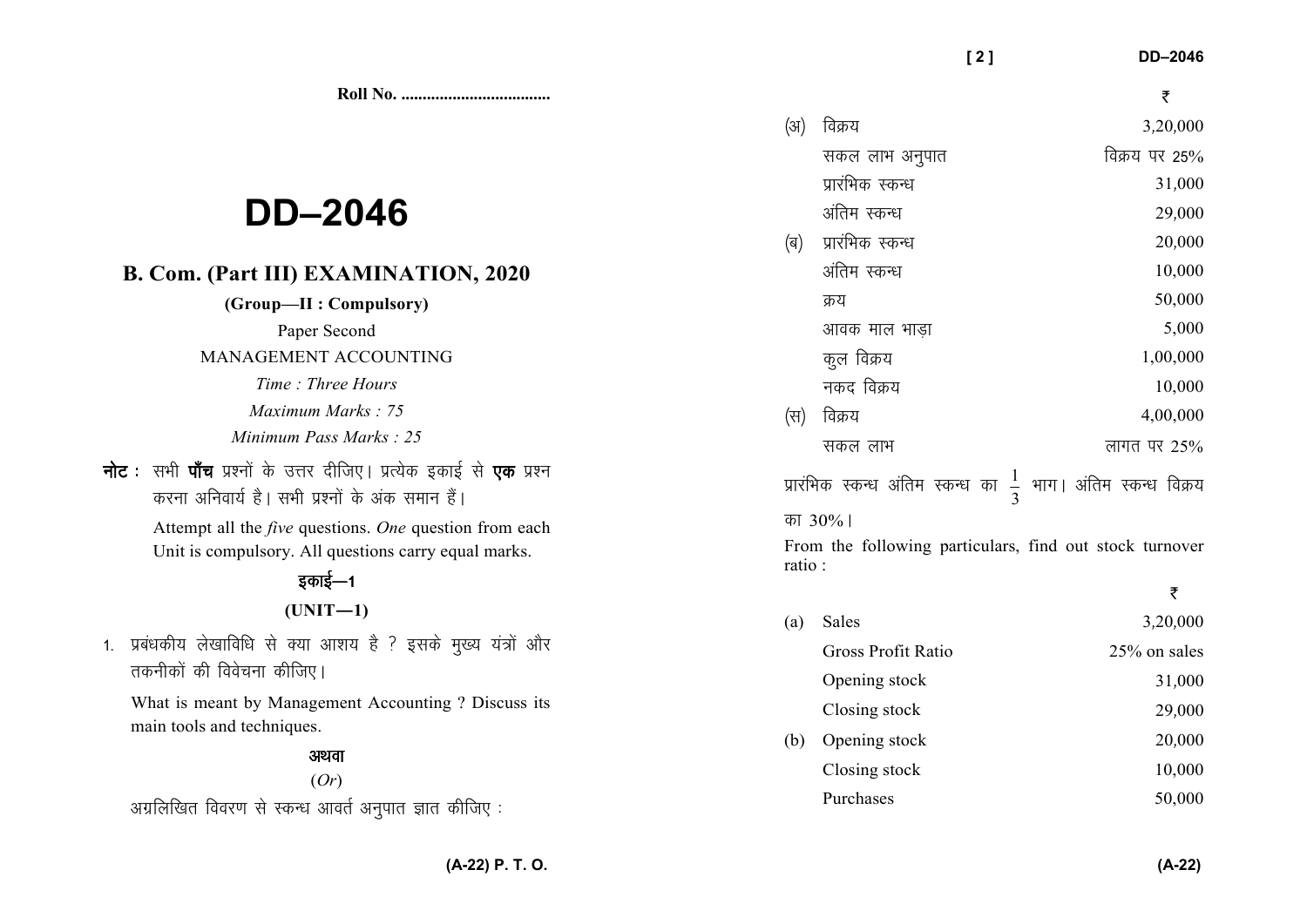|     |                    | [3] | <b>DD-2046</b> |
|-----|--------------------|-----|----------------|
|     | Carriage inwards   |     | 5,000          |
|     | <b>Total Sales</b> |     | 1,00,000       |
|     | Cash Sales         |     | 10,000         |
| (c) | Sales              |     | 4,00,000       |
|     | Cross profit       |     | $25\%$ on cost |

Opening stock was  $\frac{1}{3}$  of the value of the closing stock. Closing stock was 30% of sales.

bdkbZ&<sup>2</sup>**(UNIT—2)** 

2. रोकड़ बहाव विवरण क्या है ? इसके मुख्य उपयोग तथा सीमाएँ बताइए।

What is Cash Flow Statement ? Discuss its main uses and limitations.

### अथवा

(*Or*) 31 मार्च, 2018 और 31 मार्च, 2019 को एक लिमिटेड कम्पनी के आर्थिक चिट्ठे निम्न प्रकार थे $\,$ :

|                         | राशि          | राशि          |
|-------------------------|---------------|---------------|
| समता और दायित्व         | $31 - 3 - 18$ | $31 - 3 - 19$ |
|                         | (5)           | (5)           |
| अंश पूँजी               | 45,000        | 65,000        |
| सामान्य संचय            | 5,000         | 7,500         |
| लाभ-हानि खाता           | 10,000        | 15,000        |
| घटाया : प्रारम्भिक व्यय | (1,000)       | (500)         |
| ऋणपत्र                  | 10,000        | 20,000        |
| लेनदार                  | 8,700         | 11,000        |
|                         | 77,700        | 1,18,000      |

|                    | राशि          | राशि          |
|--------------------|---------------|---------------|
| सम्पत्तियाँ        | $31 - 3 - 18$ | $31 - 3 - 19$ |
|                    | (5)           | (5)           |
| स्थायी सम्पत्तियाँ | 46,700        | 83,000        |
| स्टॉक              | 11,000        | 13,000        |
| देनदार             | 18,000        | 19,500        |
| रोकड़              | 2,000         | 2,500         |
|                    | 77,700        | 1,18,000      |

कार्यशील पूँजी में परिवर्तन की अनुसूची तथा कोषों के स्रोत एवं प्रयोग का विवरण तैयार कीजिए।

The Balance Sheet of a limited company as at 31st March, 2018 and 31st March, 2019 were as follows :

|                               | Amt.          | Amt.          |
|-------------------------------|---------------|---------------|
| <b>Equity and Liabilities</b> | $31 - 3 - 18$ | $31 - 3 - 19$ |
|                               | (5)           | (5)           |
| <b>Share Capital</b>          | 45,000        | 65,000        |
| <b>General Reverse</b>        | 5,000         | 7,500         |
| P & L A/c                     | 10,000        | 15,000        |
| $(-)$ Preliminary Exp.        | (1,000)       | (500)         |
| <b>Debentures</b>             | 10,000        | 20,000        |
| Creditors                     | 8,700         | 11,000        |
|                               | 77,700        | 1,18,000      |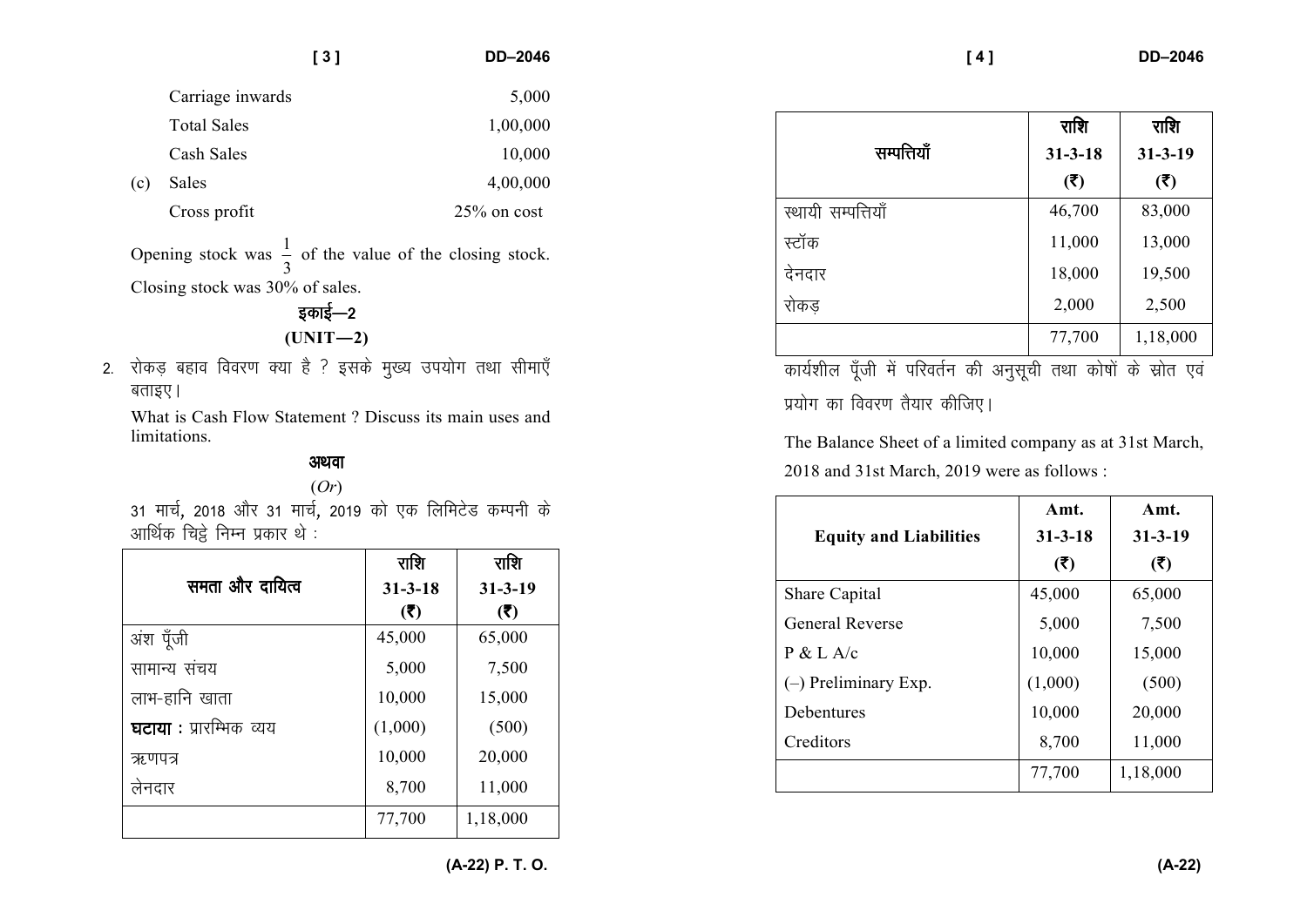| [5]                 |               | <b>DD-2046</b> |
|---------------------|---------------|----------------|
|                     | Amt.          | Amt.           |
| <b>Assets</b>       | $31 - 3 - 18$ | $31 - 3 - 19$  |
|                     | (5)           | (5)            |
| <b>Fixed Assets</b> | 46,700        | 83,000         |
| <b>Stock</b>        | 11,000        | 13,000         |
| Debtors             | 18,000        | 19,500         |
| Cash                | 2,000         | 2,500          |
|                     | 77,700        | 1,18,000       |

Prepare a schedule of changes in working capital and statement of sources and application of funds.

# डकाई—3 **(UNIT—3)**

 $3.$  प्रवीण लि. के निम्नलिखित लेखांकन अभिलेख उपलब्ध हैं :

| वर्ष | विक्रय | लाभ ⁄ हानि    |
|------|--------|---------------|
|      | (₹)    | (₹)           |
| 2018 | 25,000 | 5,000 (हानि)  |
| 2019 | 75,000 | $5,000$ (लाभ) |

ज्ञात कीजिए $:$ 

- (i) लाभ-मात्रा अनुपात
- $(ii)$  स्थायी लागत
- (iii) वर्ष 2018 एवं 2019 के लिए सीमान्त लागत
- $(iv)$  सम-विच्छेद बिन्द्
- (v) ₹ 10,000 के लाभ के लिए सुरक्षा की सीमा।

| [6] | DD-2046 |
|-----|---------|
|     |         |

Following records are available from the accountingrecords of Praveen Ltd. :

| Years | Sales  | Profit/Loss      |
|-------|--------|------------------|
|       | (₹)    | (₹)              |
| 2018  | 25,000 | $5,000$ (Loss)   |
| 2019  | 75,000 | $5,000$ (Profit) |

Find out :

(i) P/V Ratio

(ii) Fixed Cost

- (iii) Marginal Cost for 2018 and 2019
- (iv) B. E. P.
- (v) Margin of Safety for the profit of  $\bar{\tau}$  10,000.

#### अथवा

### (*Or*)

एक कम्पनी के लागत-मात्रा-लाभ विश्लेषण को समीकरण  $y = 2,40,000 + 0.7x$  द्वारा वर्णित किया गया है, जिसमें  $x$  विक्रय को और  $y$  कुल लागत को दर्शाता है। निम्नलिखित की गणना $\phi$ कीजिए:

- $(i)$  लाभ-मात्रा अनुपात
- (ii) उत्पादन सीमा-स्तर बिन्द्
- (iii) कम्पनी लाभ को ₹ 60,000 से बढ़ाना चाहती है, तो बिक्री  $\frac{1}{2}$ क्या होगी  $\frac{2}{3}$
- (iv) लाभ में वृद्धि यदि बिक्री है 30,000 से बढ़ती है।
- (v) ₹ 90,000 की आय कमाने हेतु इच्छित बिक्री की मात्रा।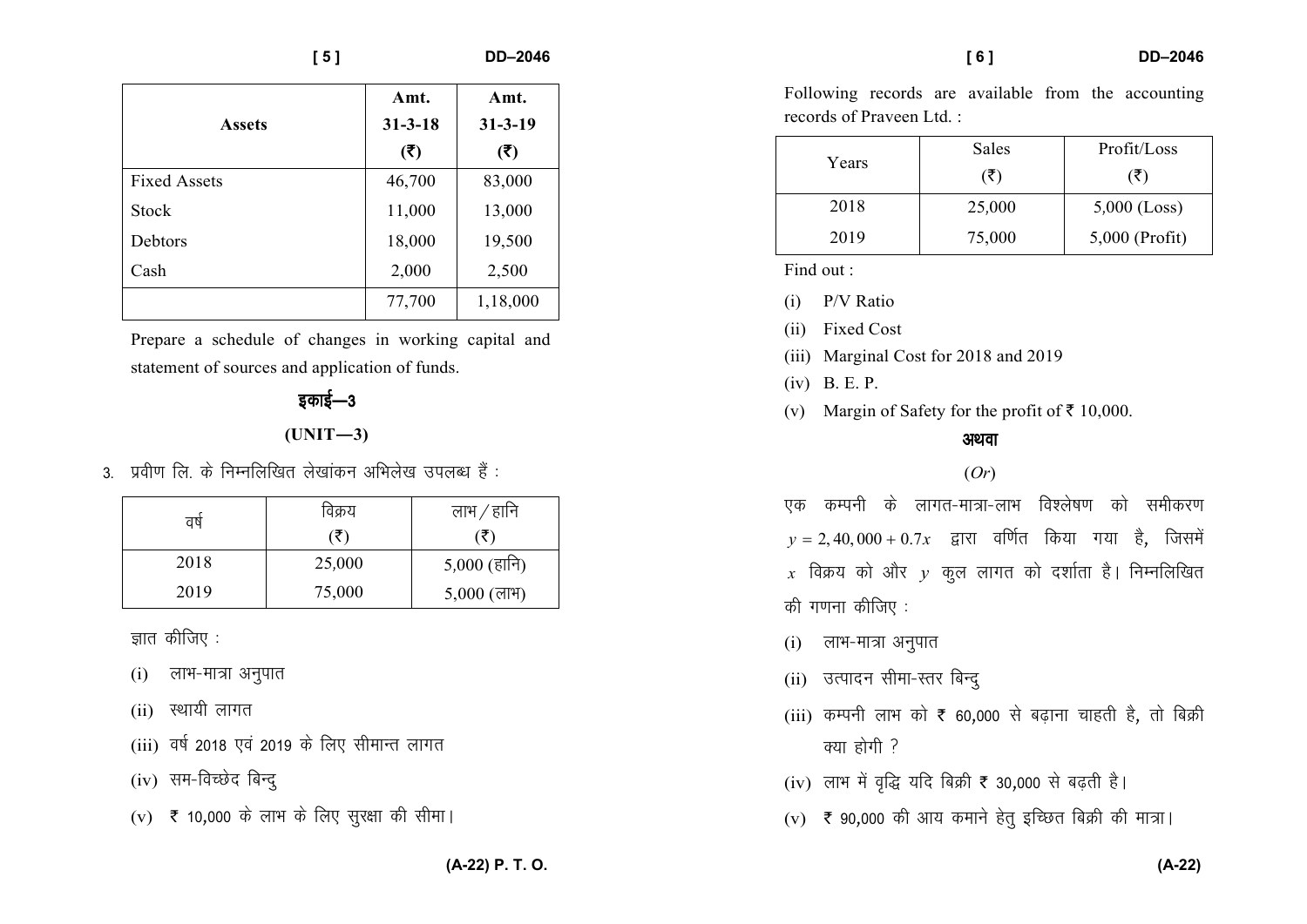The cost-volume-profit relationship of a company isdescribed by the equation  $y = 2,40,000 + 0.7x$  in which x represents sales revenue and *y* is the total cost. Find out the following :

- (i) P/V ratio
- (ii) Production Break-even point
- (iii) Company wants to increase profit by  $\bar{\tau}$  60,000, what will be the sales ?
- (iv) Increase in profit if sales increase by  $\bar{\tau}$  30,000.
- (v) Sales volume required to produce an income of  $\bar{5}$  90,000.

# इकाई—4 **(UNIT—4)**

 $4.$  10000 पंखों के निर्माण के लिए बजट व्यय निम्नवत हैं :

|                                       | ₹ प्रति यूनिट |
|---------------------------------------|---------------|
| प्रत्यक्ष सामग्री                     | 60            |
| प्रत्यक्ष श्रम                        | 30            |
| परिवर्तनशील उपरिव्यय                  | 25            |
| रिथर उपरिव्यय ₹ 1,50,000              | 15            |
| प्रत्यक्ष परिवर्तनशील व्यय            | 5             |
| विक्रय व्यय (10% स्थिर)               | 15            |
| प्रशासनिक व्यय (सभी उत्पादन स्तरों पर |               |
| ₹ 50,000)                             | 5             |
| वितरण व्यय (20% स्थिर)                | 5             |
|                                       | 160           |

सीमान्त लागत और सम्पूर्ण लागत को पृथक प्रकट करते हुए 6000, 7000 और 8000 पंखों के निर्माण के लिए बजट तैयार कीजिए।

For the production of 10000 fans the following are budgeted expenses :

|                                                    | $\bar{\bar{\tau}}$ per unit |
|----------------------------------------------------|-----------------------------|
| Direct Materials                                   | 60                          |
| Direct labour                                      | 30                          |
| Variable overhead                                  | 25                          |
| Fixed overhead $\bar{\tau}$ 1,50,000               | 15                          |
| Direct variable expenses                           | 5                           |
| Selling expenses (10% fixed)                       | 15                          |
| Administration expenses ( $\bar{\xi}$ 50,000 rigid |                             |
| at all levels of production)                       | 5                           |
| Distribution expenses (20% fixed)                  | 5                           |
| Total                                              | 160                         |

Prepare budget for the production of 6000, 7000 and 8000 fans showing distinctly marginal cost and total cost.

### अथवा

### (*Or*)

बजटन का अर्थ बताइए। एक अच्छी बजट प्रणाली में क्या <u>विशेषताएँ होनी</u> चाहिए ?

Define budgeting. What are the requirements of a good budgeting system ?